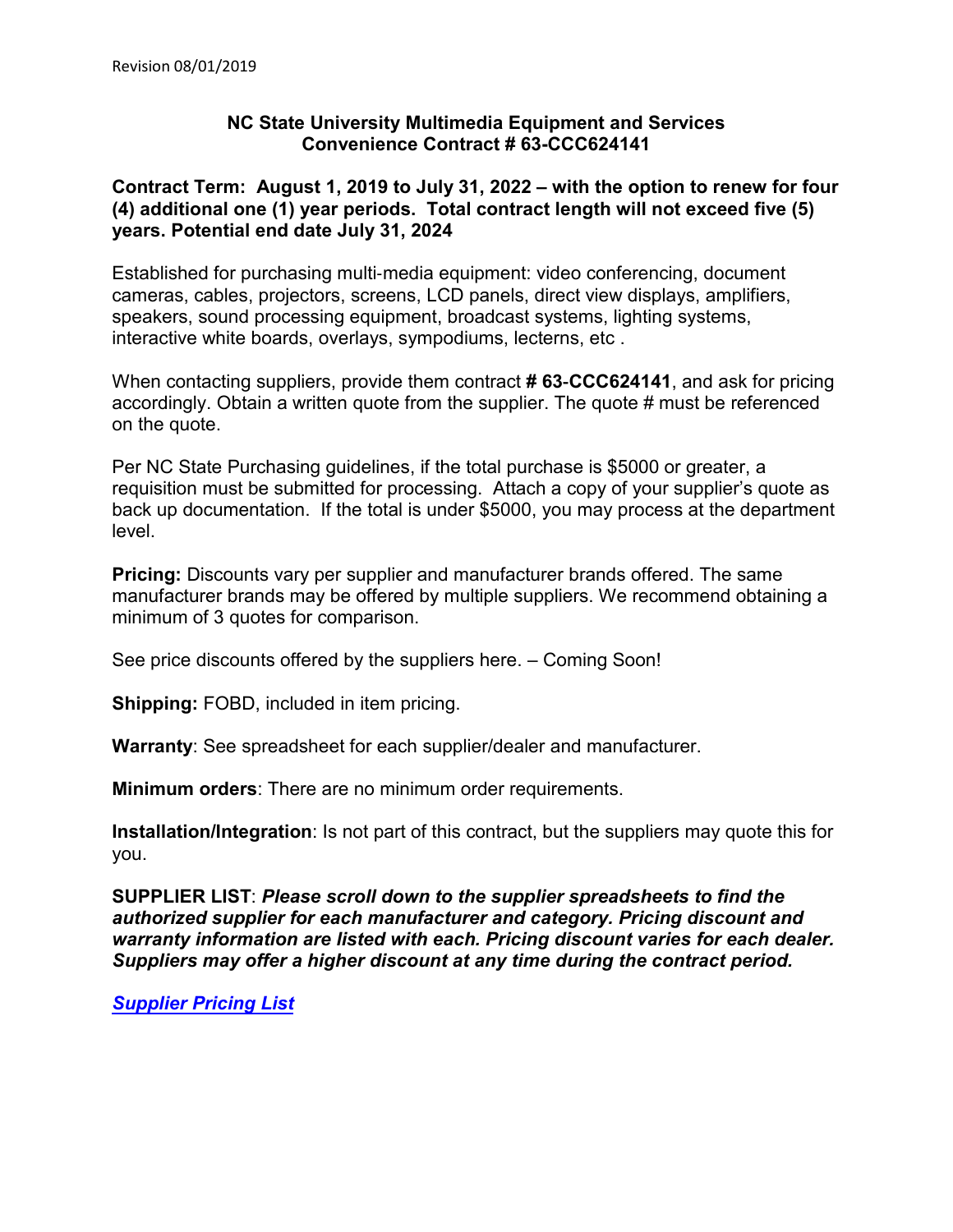# **Alphabetical listing of contract suppliers with contact information**

### **Audio Fidelity Communication dba Whitlock**

4018 Patriot Dr, Ste 150 Durham NC 27703

> Allison Thompson E-mail: [thompsona@whitlock.com](mailto:thompsona@whitlock.com) Phone: 919-349-7943 Toll Free: 800-726-9843

# **Audio Visual Innovations Inc.**

6301 Benjamin Rd, Ste 101 Tampa FL 33634

> Steve Benjamin E-mail: [Steve.Benjamin@avispl.com](mailto:Steve.Benjamin@avispl.com) Phone: 813-884-7168 Toll Free: 800-282-6733

# **Brightline LP**

580 Mayer St, Bldg #7 Bridgeville PA 15017

> Erin Nath E-mail: [enath@brightlines.com](mailto:enath@brightlines.com) Phone: 412-206-0106

# **Camcor Inc**

2273 S Church St Burlington NC 27215

> Will Benton E-mail: [bids@camcor.com](mailto:bids@camcor.com) Phone: 336-228-0251 Toll Free: 800-868-2462

# **Clark Powell**

637 Poole Dr Garner NC 27529

> Susan Pinch E-mail: [susan@clark-powell.com](mailto:susan@clark-powell.com) Phone: 919-352-9728 Toll Free: 800-568-1099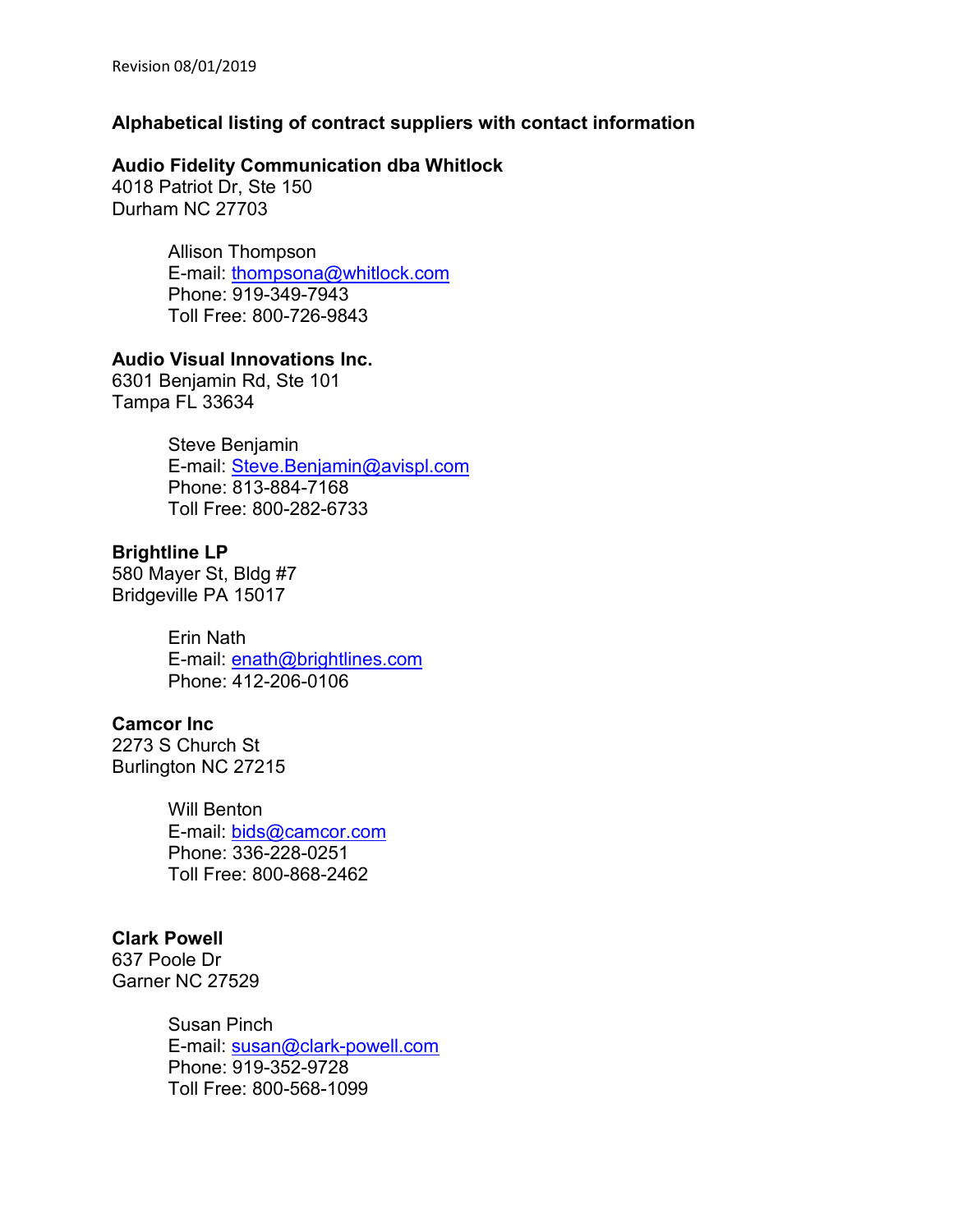#### **Digital Communications & Display LLC**

3305 Durham Dr, Ste 105 Raleigh NC 27603

> Robert Ray E-mail: [robbie@dcommand.com](mailto:robbie@dcommand.com) Phone: 919-859-1786

#### **Extron – direct through authorized dealers**

Kellie Herrera E-mail: [kherrera@extron.com](mailto:kherrera@extron.com) or [salescontracts@extron.com](mailto:salescontracts@extron.com) Phone: 800-633-9876 ext. 6446

#### **Imagenation Systems Inc**

549 Pylon Dr Raleigh NC 27606

> Gary Surabian E-mail: [Gary@ImagenationSystem.com](mailto:Gary@ImagenationSystem.com) Phone: 919-834-3440 Toll Free: 866-325-9244

# **Inter Technologies Corporation**

112 E Green St Franklinton NC 27525

> Daniel Brewster E-mail: [daniel@intertech.tv](mailto:daniel@intertech.tv) Phone: 888-331-0782

# **Kontek Systems Inc**

318 Holland St Mall Durham NC 27701

> Hilary French E-mail: [hfrench@kontek.com](mailto:hfrench@kontek.com) Phone: 919-680-4321

#### **Lee Hartman & Sons**

3236 Cove Rd Roanoke VA 24017

> Steve Hartman E-mail: [shartman@leehartman.com](mailto:shartman@leehartman.com) Phone: 540-366-3493 ext. 1120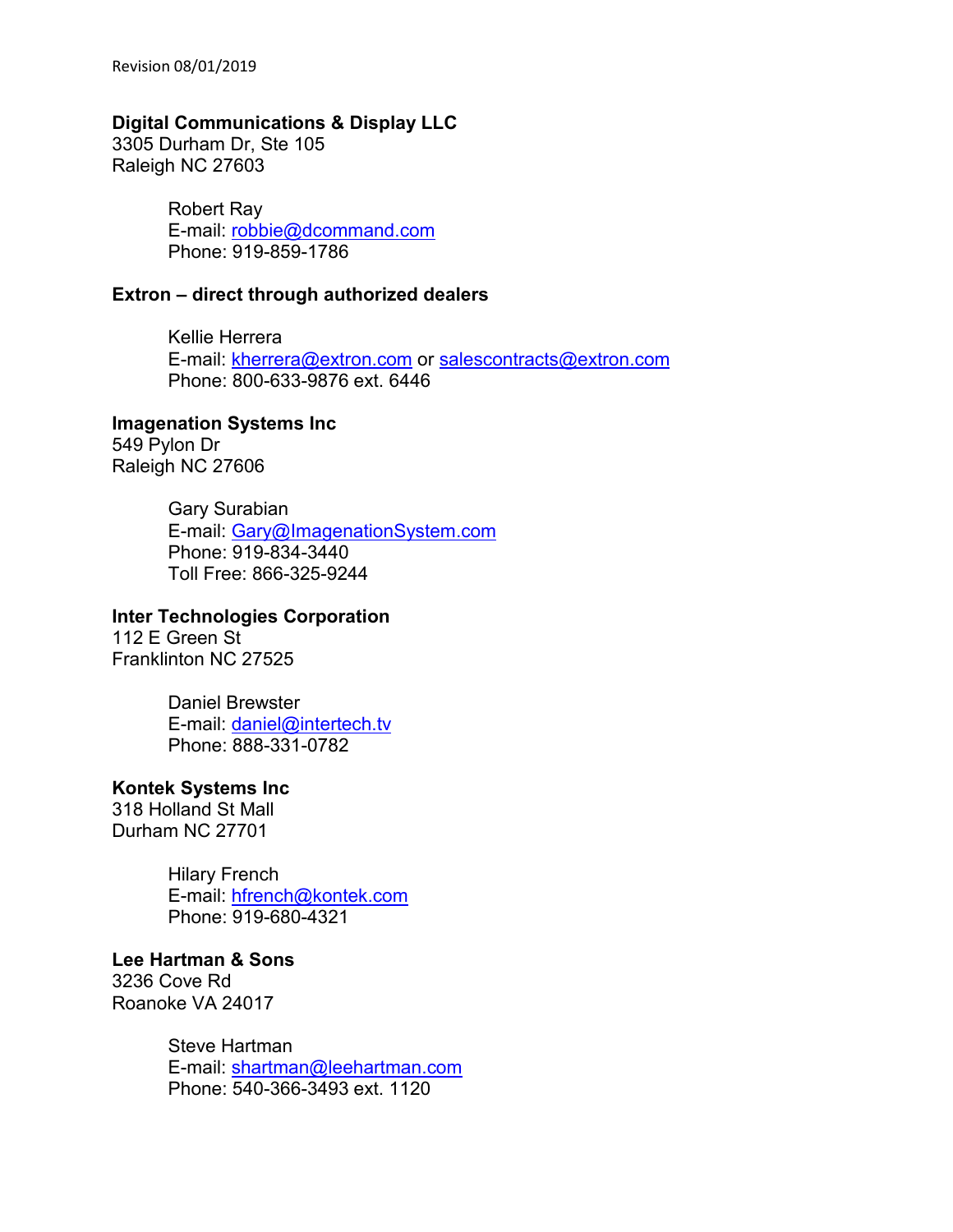# **Net Insight AB**

Solna Business Park Lastkaj Englundavagen 8 SE-171 41 Solna, Sweden

> Clifford Simpson E-mail: [Clifford.Simpson@netinsight.net](mailto:Clifford.Simpson@netinsight.net) Phone: +46 8 685 04 00

**One Diversified LLC**

300 Perimeter Park Dr, Ste A Morrisville NC 27560

> Dan Lumsden E-mail: [dlumsden@diversifiedus.com](mailto:dlumsden@diversifiedus.com) Phone: 919-462-9300

# **Pathway Technologies Inc**

8400 Six Forks Rd, Ste 202 Raleigh NC 27615

> Ron Michaux E-mail: [rmichaux@pathwaytech.com](mailto:rmichaux@pathwaytech.com) Phone: 919-847-8680

# **Recursav LLC**

3909 Westpoint Blvd, Ste G Winston-Salem NC 27103

> Nate Rhoades E-mail: [nrhoades@recursav.com](mailto:nrhoades@recursav.com) Phone: 336-488-0216

# **SKC Communication Products LLC**

274 Museum Rd Rock Hill SC 29732

> Brent Hardin E-mail: [bid.desk@skccom.com](mailto:bid.desk@skccom.com) Phone: 919-413-1390 Toll Free: 800-882-7779